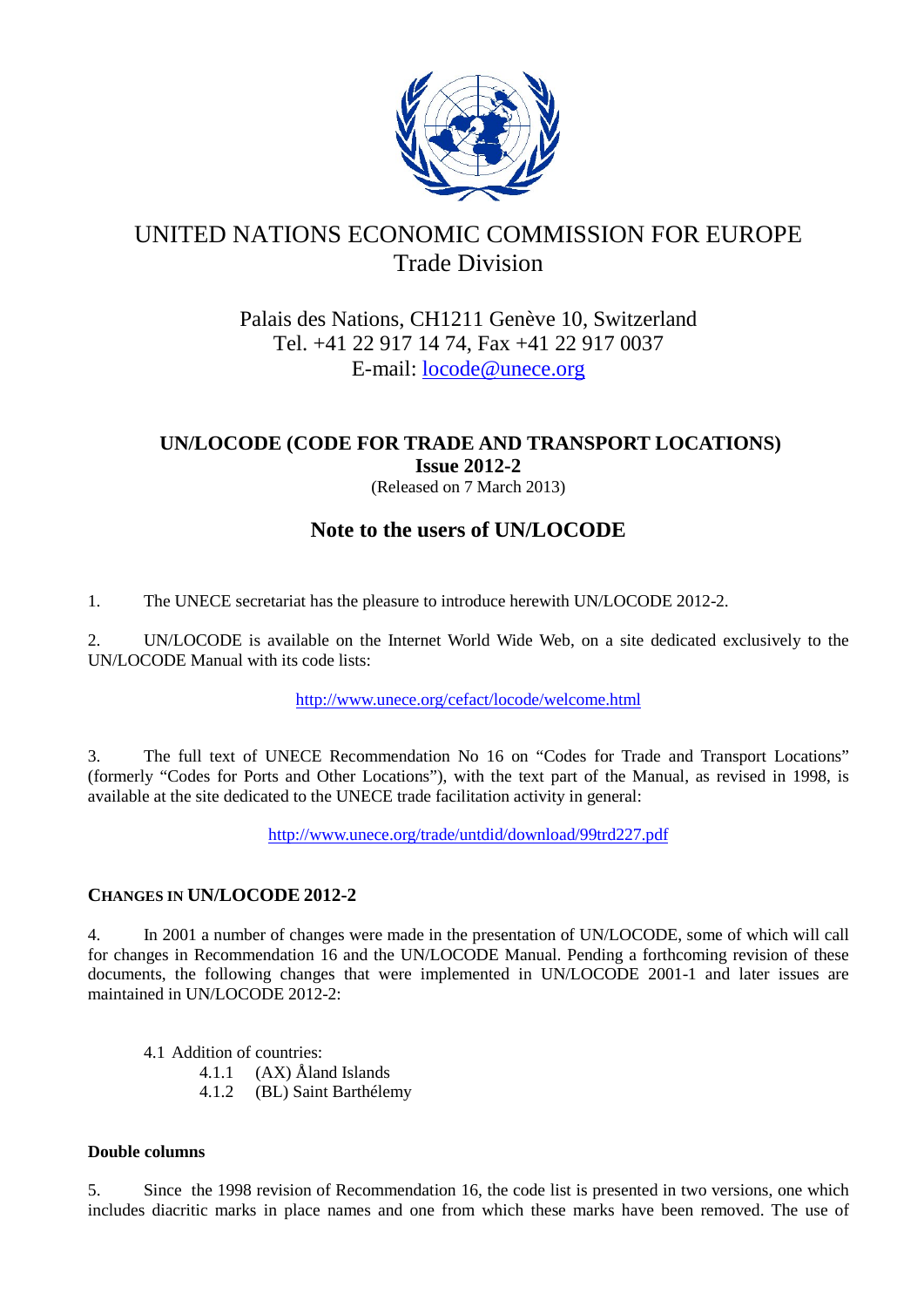diacritic signs is explained in paragraphs 27 to 32. It should be noted that the alphabetic sorting order varies between countries whose character sets include diacritics. These are therefore ignored in the sorting within the "Name" column.

### **Geographical coordinates**

6. A column for geographical coordinates (latitude/longitude) was introduced in UN/LOCODE 2002-1. Data is being added in this column as it becomes available to the Secretariat. In order to avoid unnecessary use of non-standard characters and space, the following standard presentation is used:

**ddmm**N **dddmm**W, **ddmm**S **dddmm**E, etc.,

where the two last digits refer to minutes and the two or three first digits indicate the degrees.

### **Classifiers in the Change column**

7. The classifiers in the Change column reflect practice elsewhere in the UN/EDIFACT environment. This means that in UN/LOCODE, the following classifiers are used:

| <b>Change</b> | <b>Description</b>                                                            |
|---------------|-------------------------------------------------------------------------------|
| X             | Marked for deletion in the next issue                                         |
| #             | Change in the location name                                                   |
|               | Other change in the entry                                                     |
| $^{+}$        | Entry added to the current issue                                              |
|               | Reference entry                                                               |
|               | Retained for certain entries in the USA code list ("controlled duplications") |

#### **Alignment of function classifiers**

8. In order to align the use of function classifiers in Recommendations 16 and 19, it had been agreed that the classifier "8" in Recommendation 16 would be reserved for inland waterway and lake ports, whereas the letter "B" would represent border crossings. However, as only 118 such inland waterway and lake ports had been notified to the secretariat in 2002, the UN/LOCODE Expert Group agreed to discontinue this use of classifier "8" and instead to use classifier "1" for all ports serving any kind of waterborne transport. (This agreement will be reflected in a revised Recommendation 16.)

9. Recommendation 16 includes a definition of "Inland Clearance Depot – ICD" (with synonyms "Dry Port", "Inland Clearance Terminal", etc) and the classifier "6" is reserved in the Recommendation for this type of function. Following a request from one country the UN/LOCODE Expert Group agreed to activate classifier "6" to ICDs as from UN/LOCODE 2002-2.

10. There is also a provision in Recommendation 16 for the function "fixed transport functions (e.g. oil platform)"; the classifier "7" is reserved for this function. Noting that the description "oil pipeline terminal" would be more relevant, and could be extended to cover also electric power lines and ropeway terminals, the Expert Group agreed that the classifier "7" should be activated as from UN/LOCODE 2002-2.

# **Notes in the "Remarks" column**

11. Each change affecting a location entry in UN/LOCODE is indicated in the "Change" column, using the indicators specified in paragraph 7 above; the reasons for the change are explained in the "Remarks" column. Remarks affecting the current issue of UN/LOCODE may be deleted from later issues. To indicate such temporary changes the following "tags" are used as an aid: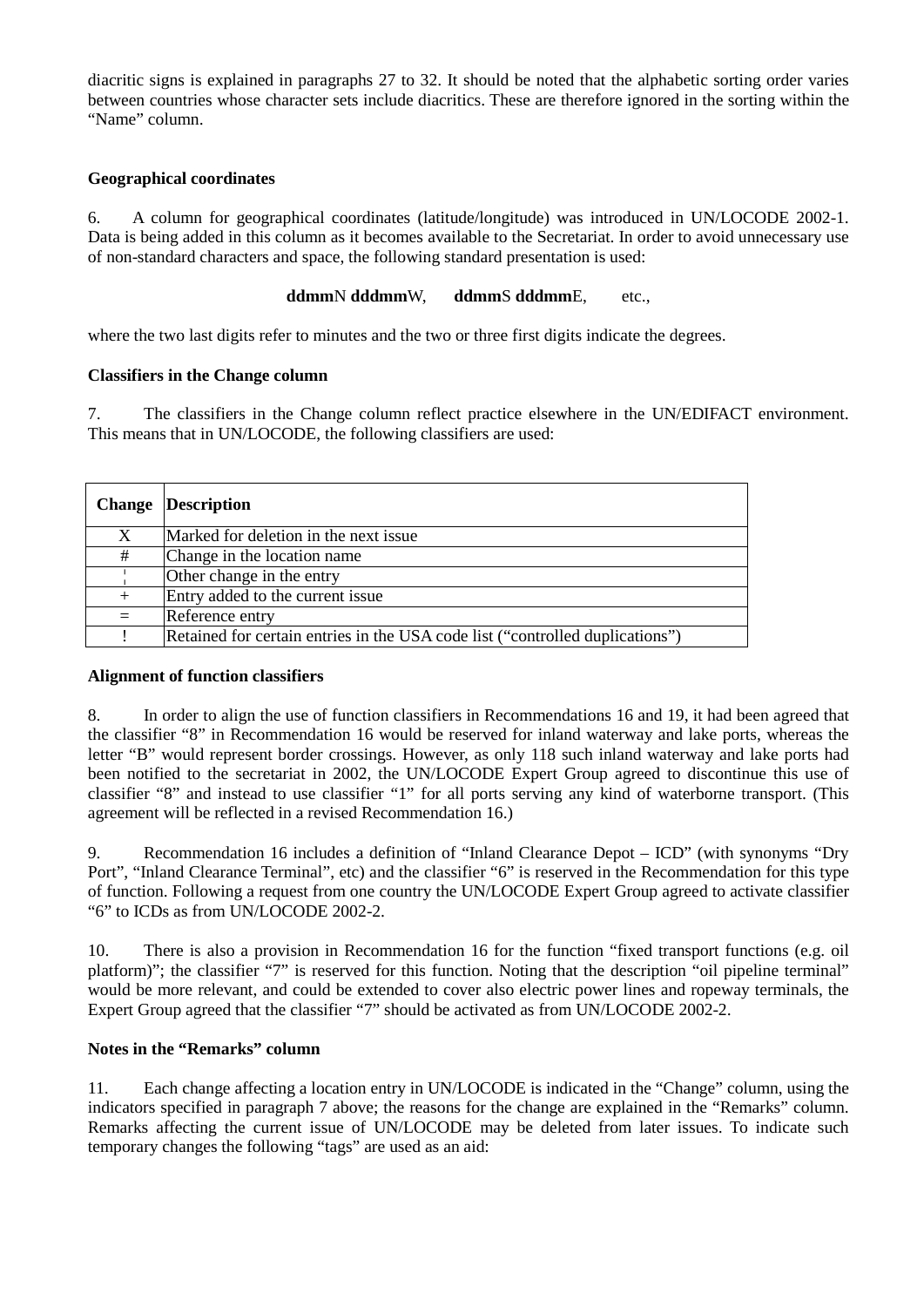| <b>Tag</b> | <b>Description</b>                                          |
|------------|-------------------------------------------------------------|
| @Coo       | Change affecting or adding Coordinates (change indicator ') |
| @Fun       | Change affecting the Function (change indicator ')          |
| @Sta       | Change of status (change indicator 'i')                     |
| @Sub       | Addition or change of subdivision code (change indicator ") |
| @Nam       | Change in the location name (change indicator '#')          |
| @Spe       | Correction of spelling of name (change indicator '#')       |

There may be more than one reason for the change. Remarks of permanent nature will not be preceded by a tag.

# **Problems of off-shore installations and terminals**

12. At the fifth meeting of the UN/LOCODE Expert Group it was reported that requests had been received for allocation of code entries for oil platforms and similar installations located in coastal or international waters. In many cases national sovereignty over such installations could not be determined.

13. Pending a more profound study of the problem it was agreed to use the provision in clause 3.1.4 in the UN/LOCODE Manual, which refers to installations in international waters or international co-operation zones, for which the country code element "XZ" is available. Agreeing that most of these cases reflected bona fide needs that should be honoured, the Expert Group agreed to use the code "XZ" to identify offshore installations.

14. Since that decision was taken an increasing number of requests have been received for entries of this kind. Many of them do not refer to named facilities, but give a rather vague description, supported by coordinates. This creates a difficulty for the Secretariat to create a meaningful "name" for the entry – often the description uses terms as "off" a place or a geographical feature. Recommendation 16 defines a location as a "named geographical place" and the majority of requests do not qualify for inclusion in UN/LOCODE under that criterion.

15. A similar problem exists in regard to land-based terminals which often do not refer to a geographical location but are named after a company, person or activity.

16. Under the circumstances, the Secretariat is unable to honour a certain number of requests, pending a further study of the problem and consideration within the UN/LOCODE Expert Group. All requests concerned will, however, be registered and temporary solutions sought in consultation with the parties concerned.

#### **UN/LOCODE in figures**

17. UN/LOCODE 2012-2 main code list has now over 90 000 entries and the database contains a total of over 100 000 records. The updating exercise for UN/LOCODE 2012-2 included change requests which caused action as specified in the tables below:

| <b>Count of Requests</b>                      |              |  |  |
|-----------------------------------------------|--------------|--|--|
| <b>Final Status</b>                           | <b>Total</b> |  |  |
| Approved                                      | 3 0 8 5      |  |  |
| Postponed                                     | 135          |  |  |
| Rejected                                      | 242          |  |  |
| Withdrawn (Duplications or already processed) | 184          |  |  |
| <b>Grand Total</b>                            | 3646         |  |  |

UN/LOCODE 2012-2 includes 90 645 entries. New entries and other changes are specified in the table below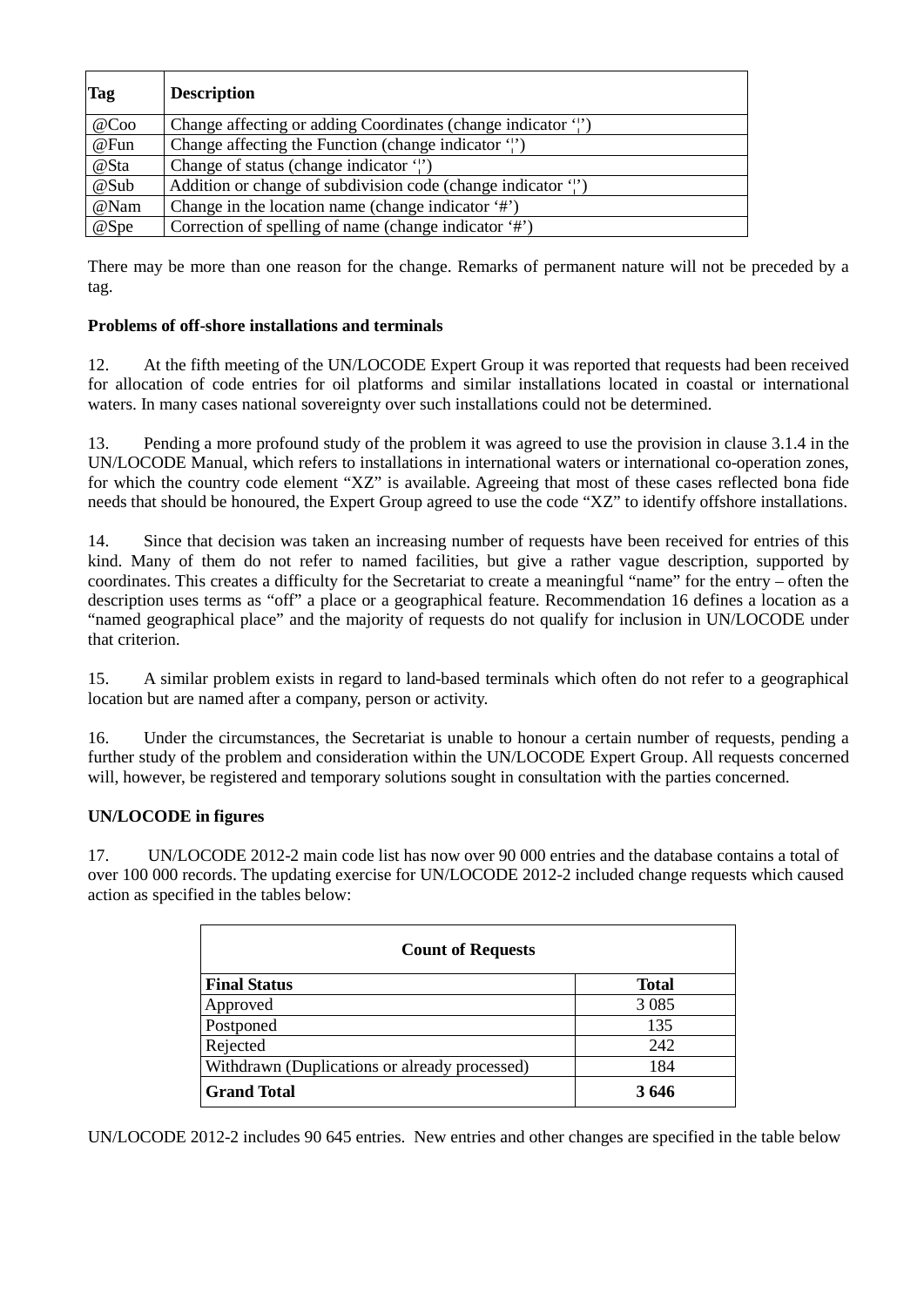|                                   | <b>Change</b>                                  | <b>Total</b> |
|-----------------------------------|------------------------------------------------|--------------|
|                                   | Additions to the current issue                 | 2 2 9 9      |
|                                   | Other changes                                  | 479          |
| #                                 | Spelling and other changes in location names   | 221          |
|                                   | Entries marked for deletion in the next issue. | 116          |
| <b>Total number of</b><br>changes |                                                | 3 1 1 5      |

18. The Universal Postal Union has adopted the UN/LOCODE as a basis for location codes used for "International Mail Processing Centres" (IMPC), at present nearly 1 400 such entries exist. The Statistical Office of the European Union (EUROSTAT) is using the UN/LOCODE for certain statistical reporting related to nearly 1600 port functions. In both cases, the UPU and EUROSTAT databases are incorporated in the UN/LOCODE database. In the UPU case code extensions are used, as envisaged in paragraph 4.1 of the UN/LOCODE Manual, Part 1. It is recalled that UN/LOCODE database also includes similar databases from IATA (11 000 locations), ECLAC (450 records) and Lloyds Register (18 000 records).

# **USA country revision**

19. As the 17 575 possible permutations of 3-character codes has been almost exhausted for USA the secretariat as from the 2006-2 issue of UN/LOCODE introduces entries where the third position of 3-letter codes is represented by a numerical digit 2 to 9. This option provided for in the UN/LOCODE Manual (section 3.2.1).

20. There still remain cases in the US code list where the 3-letter part of code duplicates IATA airport identifiers. These mainly refer to military installations and minor facilities which are of little relevance for UN/LOCODE users. The entries concerned have been marked with an exclamation mark ('!'). In application of paragraph 3.1.4 of the UN/LOCODE Manual, these duplications should not cause any problems for users.

#### **Application of inclusion criteria**

21. As a result of the continuous review of inclusion criteria, over 68 000 code entries now have one of the "approved" status indicators. The status classifier "RQ" (Request under consideration) is used only in cases where it has not yet been possible to verify the existence of a location. However, some 21 400 entries with "RQ" status remain to be examined with a view to upgrading. The status indicator "QQ", which means that the entry remains from the original 1980 input to UN/LOCODE still applies in more than 900 cases which are being reviewed and verified.

# **Handling of IATA codes**

22. The fact that some IATA 3-letter codes differ from the 3-letter part of the existing codes for the same places in UN/LOCODE has caused problems for users. In order to resolve this problem, the UN/LOCODE Expert Group agreed to introduce a separate column, to be used only in cases where the IATA code deviates from UN/LOCODE. In all other cases, the presence of an airport function code would mean that the code elements are identical.

#### **Automated request procedure**

23. Para 6.2.1 of the UN/LOCODE Manual stipulates that requests for inclusion of additional locations should preferably be transmitted by electronic medium. In connection with the publication of UN/LOCODE 2001-1, an electronic form for submitting requests was introduced on the UN/LOCODE website, enabling requesters to put forward any requests for new code entries directly by entering the data specified on the form.

24. The creation of a new data base offered the opportunity to introduce an automated entry request system which was being put into use with the 2006-1 issue of UN/LOCODE. Its functions are described in a Users Guide and can be summarized as follows: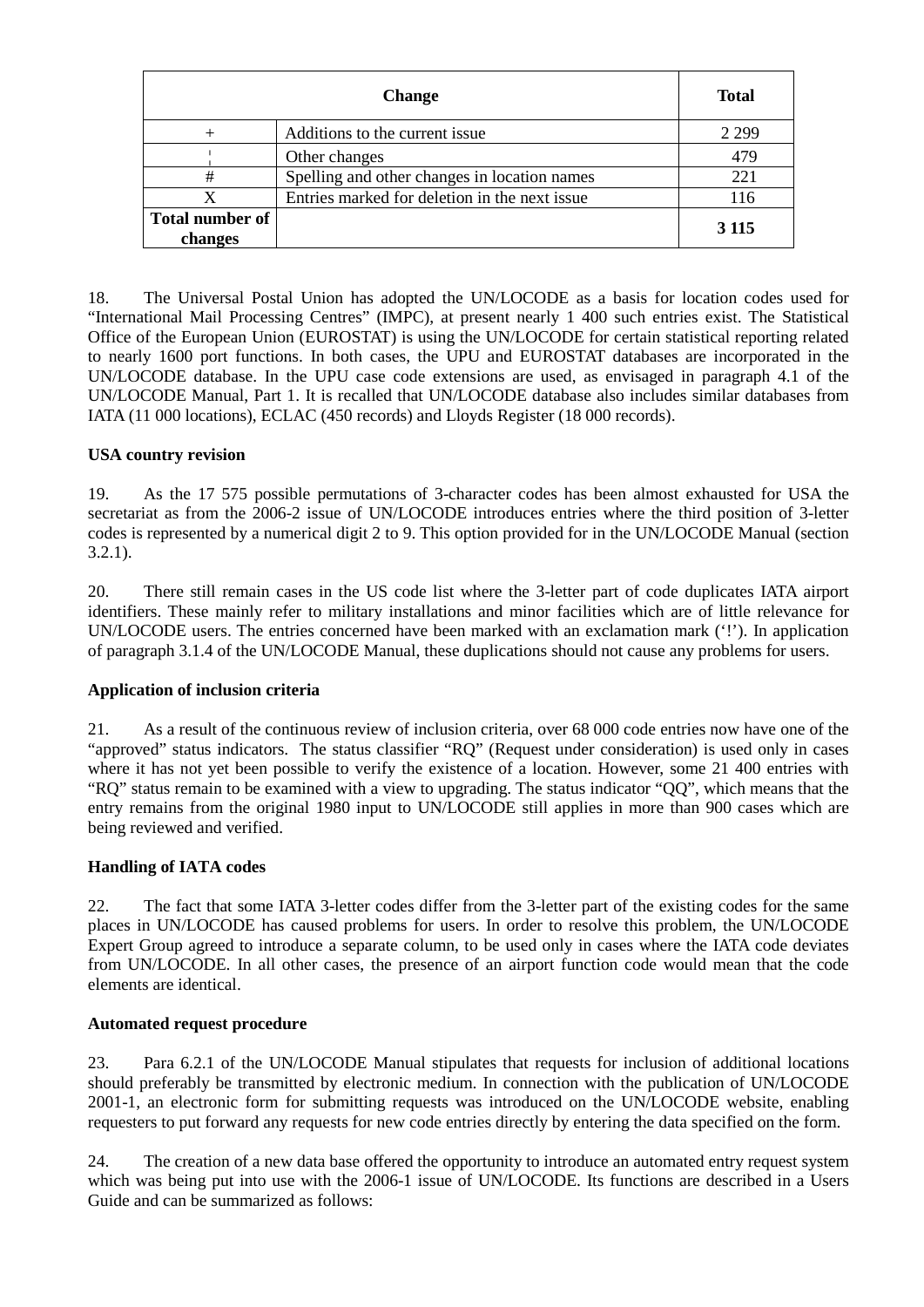25. The UN/LOCODE Data Maintenance Request system invites requesters to register on-line via a website accessible from the main UN/LOCODE menu. Registered users will be identified by a username and will be able to submit requests, either one-by-one via a web-form. Data will be automatically checked against present entries in UN/LOCODE, place name and code duplications will be detected and valid requests will be immediately included in a temporary file, pending the next issue of the code.

26. Requesters may receive a response message, confirming the receipt of the data submitted and issuing a Request Reference Number for any subsequent communication with the secretariat. The response message will state whether the request has been *Accepted*, in which case it will be included in the next UN/LOCODE issue, or *Noted,* which means that further processing is needed but allowing the requester to use his proposed code in the meantime. *Rejected* means that either the name already figures in UN/LOCODE, or that the proposed code already is allocated; reasons for the rejection will be given. Other functions will enable users to propose certain changes in existing entries, and to obtain a historic record of previous requests.

### **Use of diacritic signs in UN/LOCODE**

27. Place names in UN/LOCODE are given in their national language versions as expressed in the Roman alphabet using the 26 characters of the character set adopted for international trade data interchange, with diacritic signs, when practicable (cf. Paragraph 3.2.2 of the UN/LOCODE Manual). International ISO Standard character sets are laid down in ISO 8859-1 (1987) and ISO10646-1 (1993). (The standard United States character set (437), which conforms to these ISO standards, is also widely used in trade data interchange).

28. Several countries use national alphabets based on the 26 character set referred to above, but with the addition of diacritical signs which may affect the pronunciation of the names concerned, their place in the alphabetical order and sometimes their meaning. With the increasing use of UN/LOCODE also in national and regional trade, the absence of diacritic signs caused serious disadvantages and problems for users.

29. For these reasons it was agreed in 1995 to introduce in the data base such characters which consist of a basic letter of the 26 character set but with an added diacritic sign or accent (examples are â, å, ä, é, è, ö, ô, ø, ü), and to produce print-out on paper and Web pages showing these characters. (The Danish and Norwegian character "æ" had to be replaced by a single "a").

30. To aid users with such problems, as from the 2001 version of UN/LOCODE, two columns are provided for place names, one reflecting national name versions, with diacritic signs, and one in which diacritic signs have been removed from the names. Countries for which diacritic signs are used in UN/LOCODE are: AT, BO, BR, CH, CL, CR, DE, DK, FI, FO, FR, HU, IS, KR, MX, NO, PA, PE, PT, SE, SJ, TR and VN. In this "diacritics" column it was also possible to include accented letters.

31. The following list shows those roman characters with accents and diacritic marks which are used in location names in UN/LOCODE. If they cannot be read or produced with available equipment, they should be substituted as set out in the second column of the list.

32. If characters are irrelevant or not recognizable, examples of actual names are given in Annex 1, which may help users to identify and substitute basic Roman characters in such names.